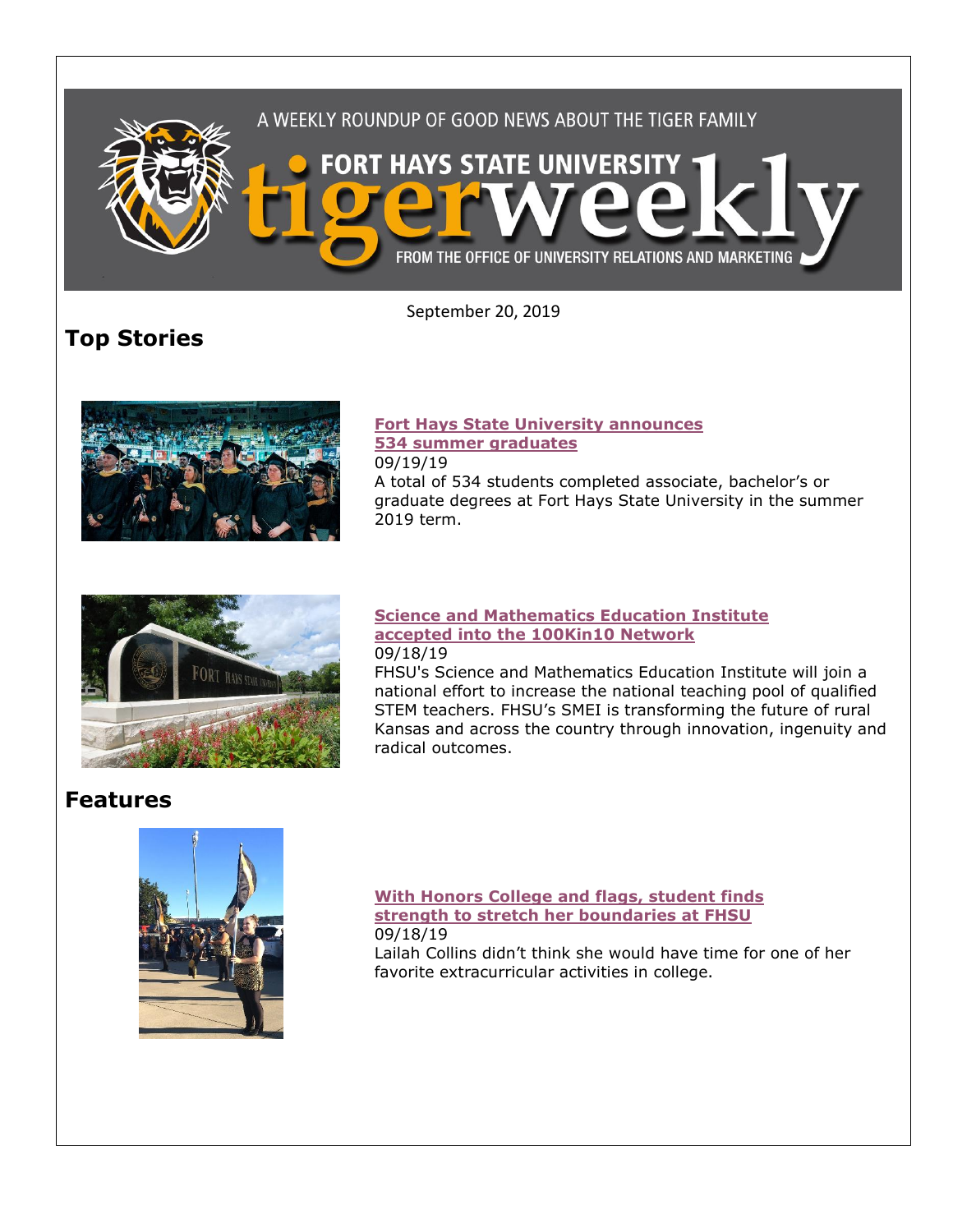# **Accomplishments and Happenings**



#### **[Donors provide \\$310,000 in scholarships for Robbins](https://www.fhsu.edu/news/2019/09/donors-provide-310,000-in-scholarships-for-robbins-college-of-business-and-entrepreneurship-students)  [College of Business and Entrepreneurship students](https://www.fhsu.edu/news/2019/09/donors-provide-310,000-in-scholarships-for-robbins-college-of-business-and-entrepreneurship-students)** 09/18/19

Adding up to just over \$310,000 in support from donors, 274 scholarships were awarded to business students for the 2019-2020 academic year at Fort Hays State University.



**[New York musician to perform at FHSU](https://www.fhsu.edu/news/2019/09/new-york-musician-to-perform-at-fhsu)** 09/13/19 Pete Zimmer, a New York based jazz drummer, will perform at Fort Hays State University's Beach/Schmidt Performing Arts Center at 8 p.m. Monday, Sept. 23.



#### **[Discovering wild medicine and foods on the Kansas prairie](https://www.fhsu.edu/news/2019/09/discovering-wild-medicine-and-foods-on-the-kansas-prairie)** 09/17/19

Join the Kansas Wetlands Education Center at 2 p.m. on Sunday, October 6, for the Wild Foods and Medicine from the Cheyenne Bottoms Area: A plant hike field trip with Kelly Kindscher.

## DANE G. HANSEN FOUNDATION<br>SERVICE AREA

| CHEYENNE              | <b>RAWLINS</b> | DECATUR         | <b>NORTON</b> | <b>PHILLIPS</b> | <b>SMITH</b>   | JEWELL           | инчиние       |
|-----------------------|----------------|-----------------|---------------|-----------------|----------------|------------------|---------------|
| SHERMAN               | <b>THOMAS</b>  | <b>SHERIDAN</b> | GRAHAM        | <b>ROOKS</b>    | OSRORNE        | MITCHELL         | <b>CLOUD</b>  |
| <b><i>WALLACE</i></b> | <b>LOGAN</b>   | GOVE            | <b>TREGO</b>  | <b>FILIS</b>    | <b>RUSSELL</b> | <b>UNCOLN</b>    | <b>OTTAWA</b> |
|                       |                |                 |               |                 |                | <b>ELLSWORTH</b> | SALINE        |

#### **[Employer application deadline Oct. 1 for Hansen interns](https://www.fhsu.edu/news/2019/09/employer-application-deadline-oct.-1-for-hansen-interns)** 09/18/19

Applications are still open for employers in northwest Kansas to apply for a spring or summer intern from Fort Hays State University through the FHSU/Dane G. Hansen Internship program.



#### **[New music series at FHSU to honor influential music couple](https://www.fhsu.edu/news/2019/09/new-music-series-at-fhsu-to-honor-influential-music-couple)** 09/18/19

Twenty-five years after she defected from the Soviet Union, Luba Edlina Dubinsky met and mentored a doctoral piano student who is now an associate professor of music at Fort Hays State University.